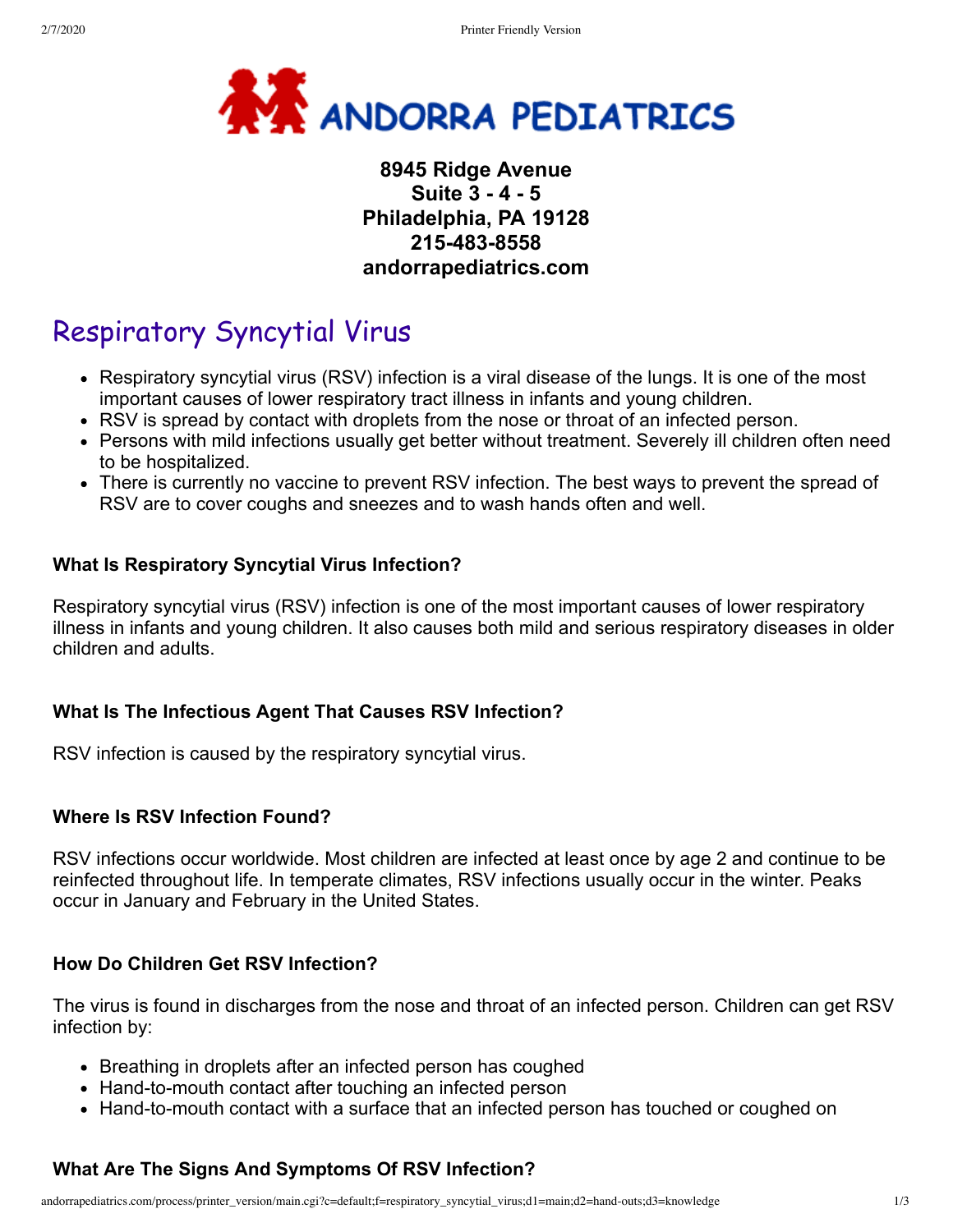RSV infections can range from very mild illness to serious lower respiratory tract infections, including pneumonia, that occur mostly in the very young, the very old, and those with weakened immune systems. Symptoms can last for a few days to several weeks.

Signs and symptoms in young children are usually mild and similar to a cold. They include stuffy nose, cough, and sometimes ear infection. In older children and adults, RSV causes upper respiratory infection involving the nose, throat, or sinuses.

Children who develop a lower respiratory tract infection often have fever for several days, a cough that sometimes lasts more than 2 weeks, and respiratory symptoms including difficult or rapid breathing and deep coughing.

Symptoms in newborns and young infants may include irritability, listlessness, and poor feeding.

# **What Complications Can Result From RSV Infection?**

A child with a first RSV infection can develop severe breathing problems that need to be managed in the hospital. RSV infections in premature babies less than 6 months old and in infants with chronic lung, heart, or immune problems are most likely to be severe and lead to death.

# **How Soon After Exposure Do Symptoms Appear?**

Illness usually starts within 3 to 5 days of infection.

# **How Is RSV Infection Diagnosed?**

There are tests for RSV infection, but the diagnosis is sometimes based on symptoms and time of year.

# **Who Is At Risk For RSV Infection?**

People of any age can be infected. Very young infants, premature infants, and children with underlying lung, heart, or immune system problems are at high risk for severe RSV disease.

The virus can also cause serious illness in elderly persons and in adults with lung disease or weakened immune systems.

# **How Common Is RSV Infection?**

RSV is the leading cause of lower respiratory tract illness in infants and young children. In the United States, approximately 50% of infants and young children become infected with RSV each winter season.

# **What Complications Can Result From RSV Infection?**

Infants and young children with a first RSV infection can develop a severe infection in the lower respiratory tract.